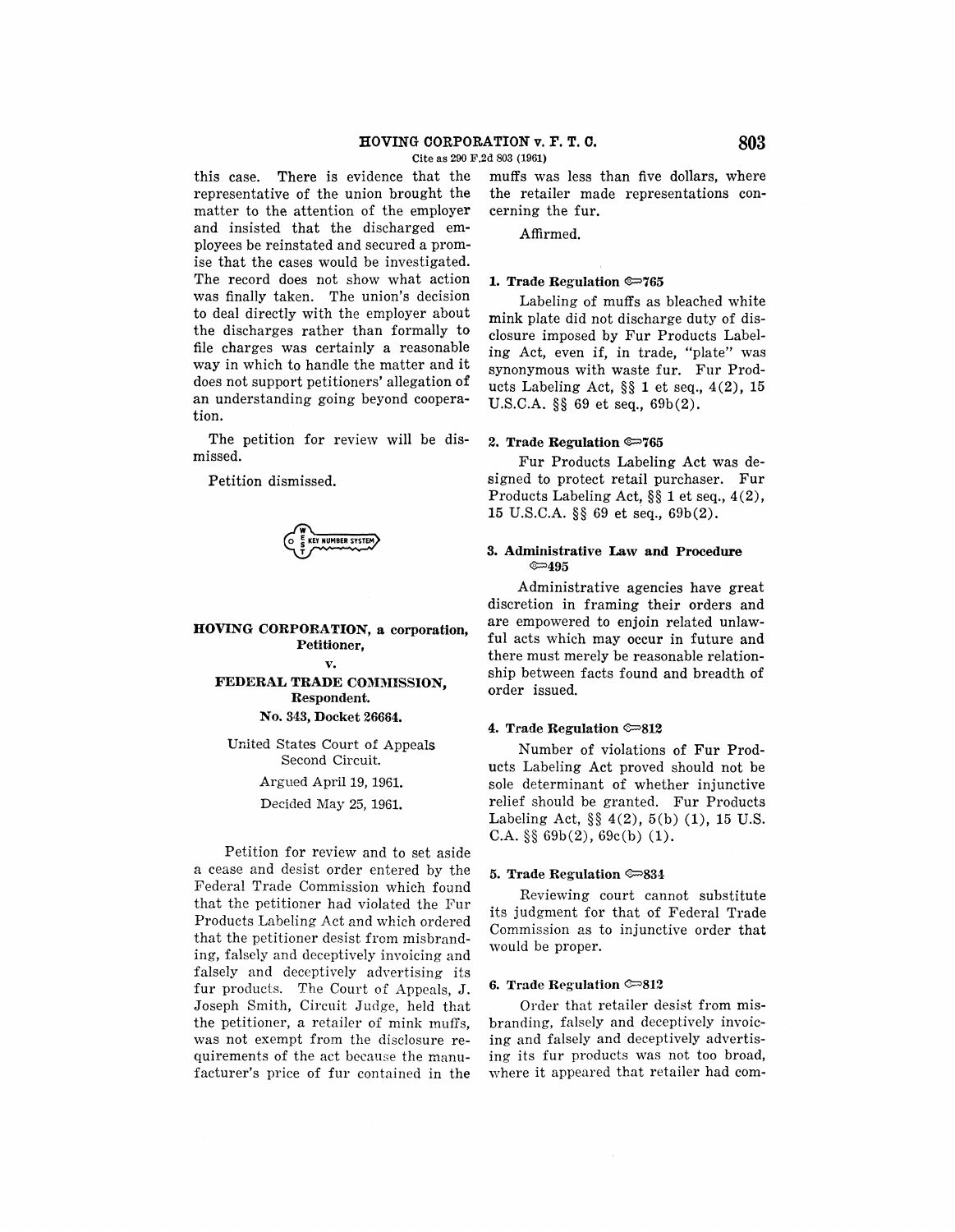mitted violations in all three general areas of the statute. Fur Products Labeling Act,§§ 4(2), 5(b) (1), 15 U.S.C.A. §§ 69b(2), 69c(b) (1).

#### **7. Trade Regulation ~794**

Federal Trade Commission's allowing amendment of complaint to add further alleged violations of Fur Products Labeling Act was not improper. Fur Products Labeling Act, § 1 et seq., 15 U.S.C.A. § 69 et seq.

## **8. Administrative Law and Procedure ~226**

Courts will not dictate to federal administrative bodies concerning minor procedural technicalities.

## **9. Trade Regulation ~747**

Regulations promulgated by Federal Trade Commission under Fur Products Labeling Act would not be declared void because of technical flaw in failing to include within rules themselves concise general statement of basis and purpose, where basis and purpose were obvious from governing legislation and entire trade was fairly apprised of them by procedure followed. Administrative Procedure Act, § 4(b), 5 U.S.C.A. § 1003(b).

### **10. Trade Regulation ~765**

Retailer of mink muffs was not exempt from disclosure requirements of Fur Products Labeling Act because manufacturer's price of fur contained in muffs was· less than five dollars, where retailer made representations concerning fur. Fur Products Labeling Act, §§ 4  $(2), 5(b)$   $(1), 15$  U.S.C.A. §§ 69b $(2), 69$  $c(b)$   $(1)$ .

I. "Sec. 4. For the purposes of this Act, a fur product shall be considered to be misbranded-

\* \* • \* \* "(2) if there is not affixed to the fur product a label showing in words and figures plainly legible-

"(A) the name or names (as set forth in the Fur Products Name Guide) of the animal or animals that produced the fur, and such qualifying statement as may be

Stanley J. Moss, **New York** City (Mnuchin & Smith and Harry K. Smith, New York City, on the brief), for petitioner.

Thomas F. Howder, Atty., F. T. C., Washington, D. C. (PGad B. Morehouse, Acting Gen. Counsel, Alan B. Hobbes, Asst. Gen. Counsel, and John W. Carter, Jr., Atty., F. T. C., Washington, D. C., on the brief), for respondent.

Before WATERMAN, MOORE and SMITH, Circuit Judges.

## SMITH, Circuit Judge.

Hoving Corporation is a large scale, high volume retailer of women's wearing apparel and accessories; it trades under the name "Bonwit Teller" in New York, Chicago, Cleveland and other large cities. In August of 1958 a complaint was filed against it charging violations of the branding, invoicing and advertising sections of the Fur Products Labeling Act, 15 U.S.C.A. § 69 et seq. Counsel for the Commission later moved to amend the complaint to add further alleged violations (both prior and subsequent to the date of the original complaint); the Hearing Examiner denied the motion. Although counsel for respondent failed to appeal that ruling within the prescribed period, they later obtained leave from the full Commission to amend the complaint through a collateral certification proceeding.

After a full hearing, the Examiner found that petitioner had committed numerous violations of the Act. On appeal, the Commission adopted his findings and ordered petitioner to cease and desist from (1) misbranding furs as to all particulars enumerated in § 4(2) of the Act, 15 U.S.C.A.  $\S 69b(2); 1(2)$  falsely or de-

required pursuant to section  $7(c)$  of this Act;

"(B) that the fur product contains **or**  is composed of used fur, when such **is**  the fact;

"(C) that the fur product contains **or**  is composed of bleached, dyed, or otherwise artificially colored fur, when such is the fact;

"(D) that the fur product is composed in whole or in substantial part of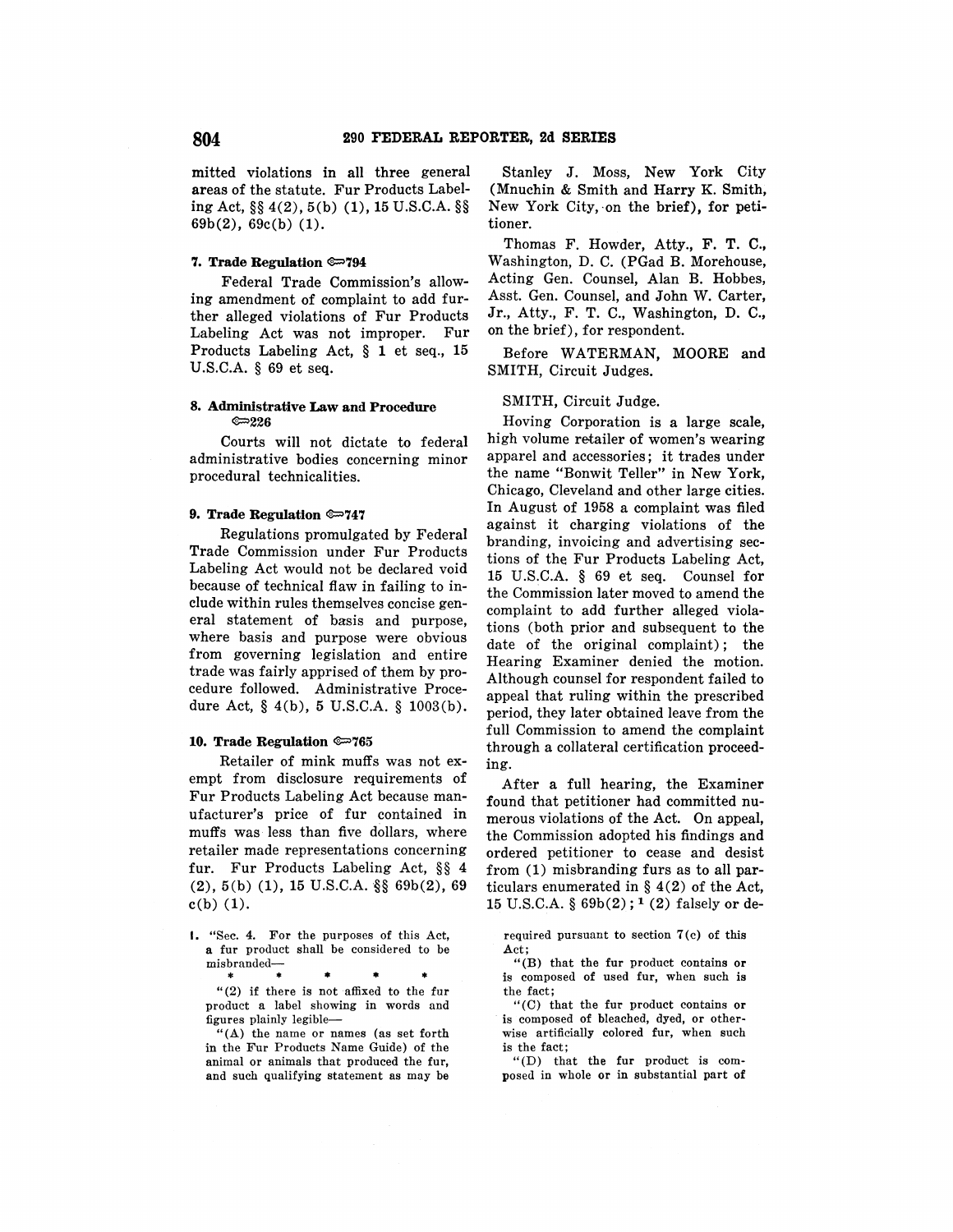eeptively invoicing fur products as to the information covered by  $\S 5(b) (1)$  of the Act, 15 U.S.C.A.  $\S 69c(b)$ ; <sup>2</sup> and (3) falsely and deceptively advertising in violation of five specific requirements of § **5** (a), 15 U.S.C.A. § 69c (a).<sup>3</sup>

Petitioner here claims that the Commissioner erred in permitting a collateral attack on the Examiner's denial of the motion to amend the complaint. Further, that Hoving was wrongfully denied an exemption, pursuant to Rule 39, 16 C.F.R. § 301.39,<sup>4</sup> from compliance with the re-

paws, tails, bellies, **or** waste fur, when such is the fact;

"(E) the name, or other identification issued and registered by the Commission, of one or more of the persons who man• ufacture such fur product for introduction into commerce, introduce it into commerce, sell it in commerce, advertise or offer it for sale in commerce, or transport or distribute it in commerce;

"(F) the name of the country of origin of any imported furs used in the fur product;" 65 Stat. 177, 16 U.S.C.A. § 69b.

**2.** "Sec. 5(b). For the purposes of this Act, a fur product or fur shall be considered to be falsely or deceptively invoiced-

" (1) if such fur product or fur is not invoiced to show-

" $(A)$  the name or names (as set forth in the Fur Products Name Guide) of the animal or animals that produced the fur, and such qualifying statements as may be required pursuant to section  $7(c)$  of this Act;

"(B) that the fur product contains or is composed of used fur, when such is the fact;

"(C) that the fur product contains or is composed of bleached, dyed, or otherwise artificially colored fur, when such is the fact;

"(D) that the fur product is composed in whole or in substantial part of paws, tails, bellies, or waste fur, when such is the fact;

"(E) the name and address of the per• son issuing such invoice;

"(F) the name of the country of origin of any imported furs or those contained in a fur product;" 65 Stat. 178, 15 U.S. C.A. § 69c(b).

3. "Sec.  $5(a)$ . For the purposes of this Act, a fur product or fur shall be considered to be falsely or deceptively ad• quirements of the Act. Alternatively, it asserts the invalidity of "that portion **of**  the rule" limiting the scope of the exemption because the Commission, in promulgating the rules, failed to include a "concise general statement" of the basis and purpose of the regulations. Finally, Hoving urges that the evidence in the case does not support such a broad cease and desist order.

[1, 2] Evidence was submitted before the Commission showing violations of all three general categories of the

vertised if any advertisement, representation, public announcement, or notice which is intended to aid, promote, or assist directly or indirectly in the sale **or**  offering for sale of such fur product or, fur-

"(1) does not show the name or names (as set forth in the Fur Products Name Guide) of the animal or animals that produced the fur, and such qualifying statement as may be required pursuant to section  $7(c)$  of this Act;

"(2) does not show that the fur is used or that the fur product contains used fur, when such is the fact;

"(3) does not show that the fur product or fur is bleached, dyed, or otherwise artificially colored fur when such is the fact:

" $(4)$  does not show that the fur product is composed in whole or in substantial part of paws, tails, bellies, or waste fur, when such is the fact;

"(5) contains the name or names of any animal or animals other than the name or names specified in paragraph (1) of this subsection, or contains any form of misrepresentation or deception, directly or by implication, with respect to such fur product or fur;

"(6) does not show the name **of the**  country of origin of any imported furs **or**  those contained in a fur product." 65 Stat. 178, 15 U.S.C.A. § 69c(a).

4. 16 C.F.R. § 301.39. "(a) Where the cost of any manufactured fur or furs contained in a fur product, exclusive of any costs incident to its incorporation therein, does not exceed five dollars (\$5.- 00), or where a manufacturer's selling price of a fur product does not exceed five dollars (\$5.00), and no express **or**  implied representation is made concerning the fur contained in such product \* \* \* the fur product shall be exempt from the requirements of the **act and**  regulations:  $***$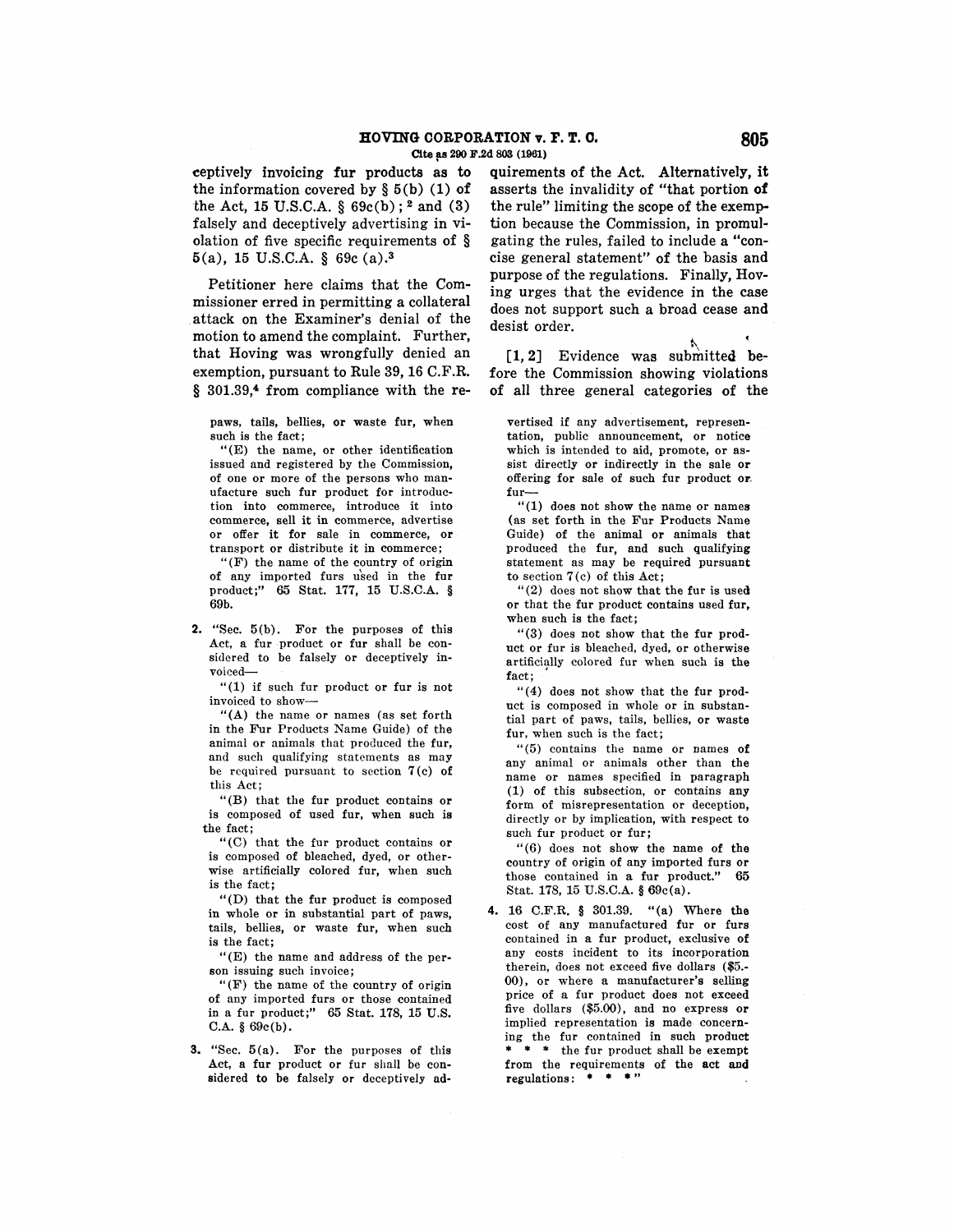Act-misbranding, false invoicing and deceptive advertising. One group of violations cutting across all categories concerned the marketing of bleached white mink muffs and mink "sets" (muff, hat and ascot choker). The fur pieces were made from waste fur of mink tails, flanks, bellies, etc.-and Bonwit Teller nowhere informed its customers of that fact.5 On the invoice, the only document likely to be retained by the customer, the petitioner failed to inform the buyer that the fur had been bleached. Hoving argues that the broad order surely cannot be supported by only one proven instance of misbranding of a mink muff. Although Commission investigators actual**ly** bought only one muff, the uniformly misleading advertising-and the invoic**ing** violations-on that item support the inference that many of the waste fur mink muffs and sets were sold similarly mislabeled.

The greatest number of violations shown were in petitioner's advertising copy. Most of those involved the failure to use properly the Fur Products Name Guide, 16 C.F.R. § 301.0, or to identify the country of origin of the fur produc**ing** animal. Petitioner's principal argument is that the majority of violations were "technical" and "trivial" ones and that the Commission abused its discretion in the breadth of its order.

[3] Administrative agencies have great discretion in framing their orders and are empowered to enjoin related unlawful acts which may occur in the future; there must merely be a reasonable relationship between the facts found and the breadth of the order issued. Federal Trade Commission v. Mandel Brothers,

- 5. The muff was labeled a "Bleached White Mink Plate." Petitioner offered proof that "in the trade" "plate" was snyonymous with waste fur from tails, bellies and flanks. The Commission properly held that such labeling did not discharge the duty of disclosure imposed by the Act, designed as it was for the protection of the retail purchaser.
- 6. Such a numerical standard would in all probability seriously hamper the agency in its function of protecting the virtually

Inc., 1959, 359 U.S. 385, 79 S.Ct. 818, 3 L.Ed.2d 893; National Labor Relations Board v. Express Publishing Co., 1941, 312 U.S. 426, 436, 61 S.Ct. 693, 85 L.Ed. 930. The court, at first glance, might be tempted to agree with petitioner that some of the violations found below are trivial ones not deserving of overly broad prophylactic relief. It is difficult to imagine an area of expert and technical competence, however, where it would be less seemly for this court to second guess an administrative tribunal concerning the seriousness of offenses.

[4-6] Although petitioner urges upon us the Supreme Court's apparent reliance on a numerically impressive list of offenses while affirming a broad injunctive order in F. T. C. v. Mandel, supra, footnote 8 at page 393 of 359 U.S., at page 824 of 79 S.Ct., we do not think the number of violations proved in every case should be the sole determinant.<sup>6</sup> The failure to inform the public of the use of waste furs in its labeling, invoicing and advertising is probably a more serious breach of the Act than any of those found in Mandel. The more than a dozen violations characterized as minor by petitioner support the inference that Hoving has been generally rather lax in conforming to the requirements of the Act. If the courts were to start indiscriminately whittling away at the "sentences" of administrative agencies, they would soon be inundated with such requests. We cannot in each case substitute our judgment for that of the Federal Trade Commission; the facts of the instant case do not present the clear abuse of discretion necessary to warrant modification of the administrative order.

defenseless modern consumer. See Gibney, The Operators, Chapter 2 (1960). If the Commission, to justify a broad order, had to obtain direct evidence of large numbers of labeling and invoicing violations, the strain on the always somewhat inadequate investigatory arm of the agency would be increased tremendously. It is probably significant in this regard that direct evidence of numerous advertising violations, easily and cheaply obtainable, was produced.